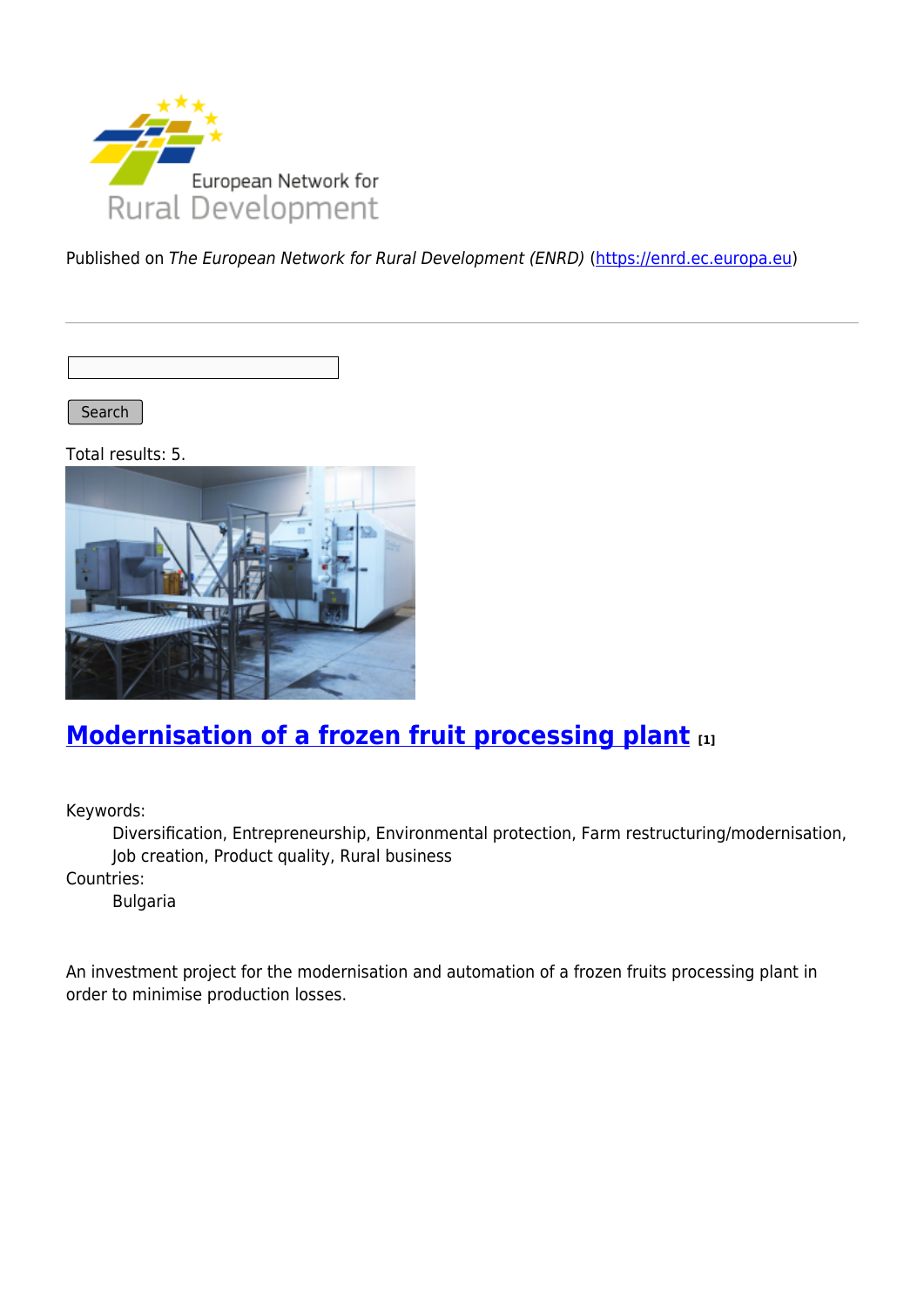

## **[Construction of a lavender distillery in Bulgaria](https://enrd.ec.europa.eu/projects-practice/construction-lavender-distillery-bulgaria_en) [2]**

Keywords:

Diversification, Entrepreneurship, Family farming, Farm restructuring/modernisation, Innovation, Job creation, Market development, Product quality, Rural SMEs

Countries:

Bulgaria

Setting up an innovative lavender distillery in response to increasing market demands for high quality, niche products.



# **[Investing in meat processing equipment](https://enrd.ec.europa.eu/projects-practice/investing-meat-processing-equipment_en) [3]**

Keywords:

Entrepreneurship, Job creation, Product quality, Rural business Countries:

Croatia

A company making pork products used RDP support to purchase new equipment that allowed it to increase production capacity and end product quality.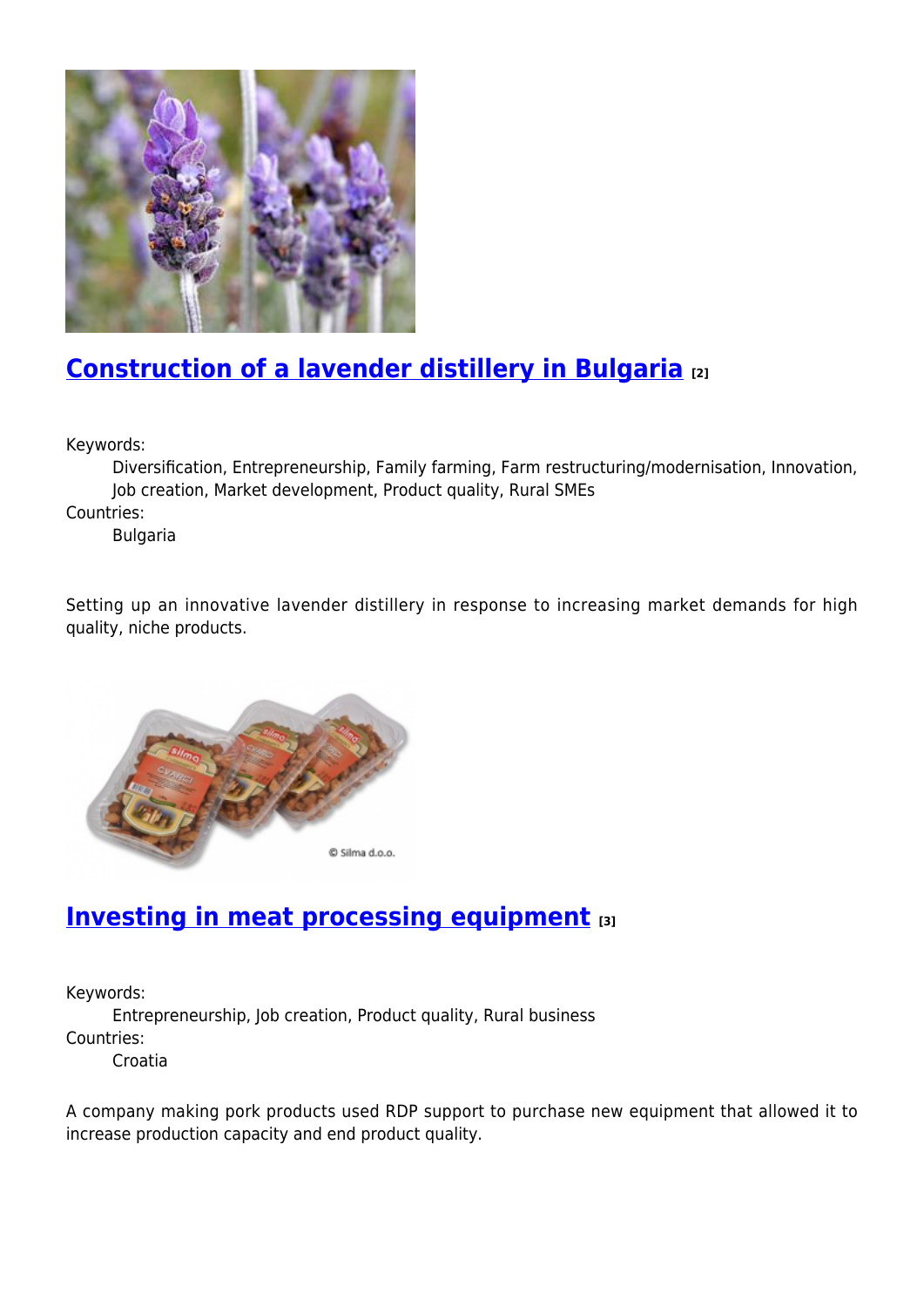

### **[Modernisation of a cannery to stimulate the local economy](https://enrd.ec.europa.eu/projects-practice/modernisation-cannery-stimulate-local-economy_en) [4]**

Keywords:

Entrepreneurship, Farm restructuring/modernisation, Product quality, Rural business, Rural SMEs

Countries:

Bulgaria

Modernisation of a cannery with new machinery leading to improved competitiveness and a stronger local short supply chain.



**[Restructuring the bottling plant of the winery Bodegas](https://enrd.ec.europa.eu/projects-practice/restructuring-bottling-plant-winery-bodegas-latue_en) [Latúe](https://enrd.ec.europa.eu/projects-practice/restructuring-bottling-plant-winery-bodegas-latue_en) [5]**

Keywords: